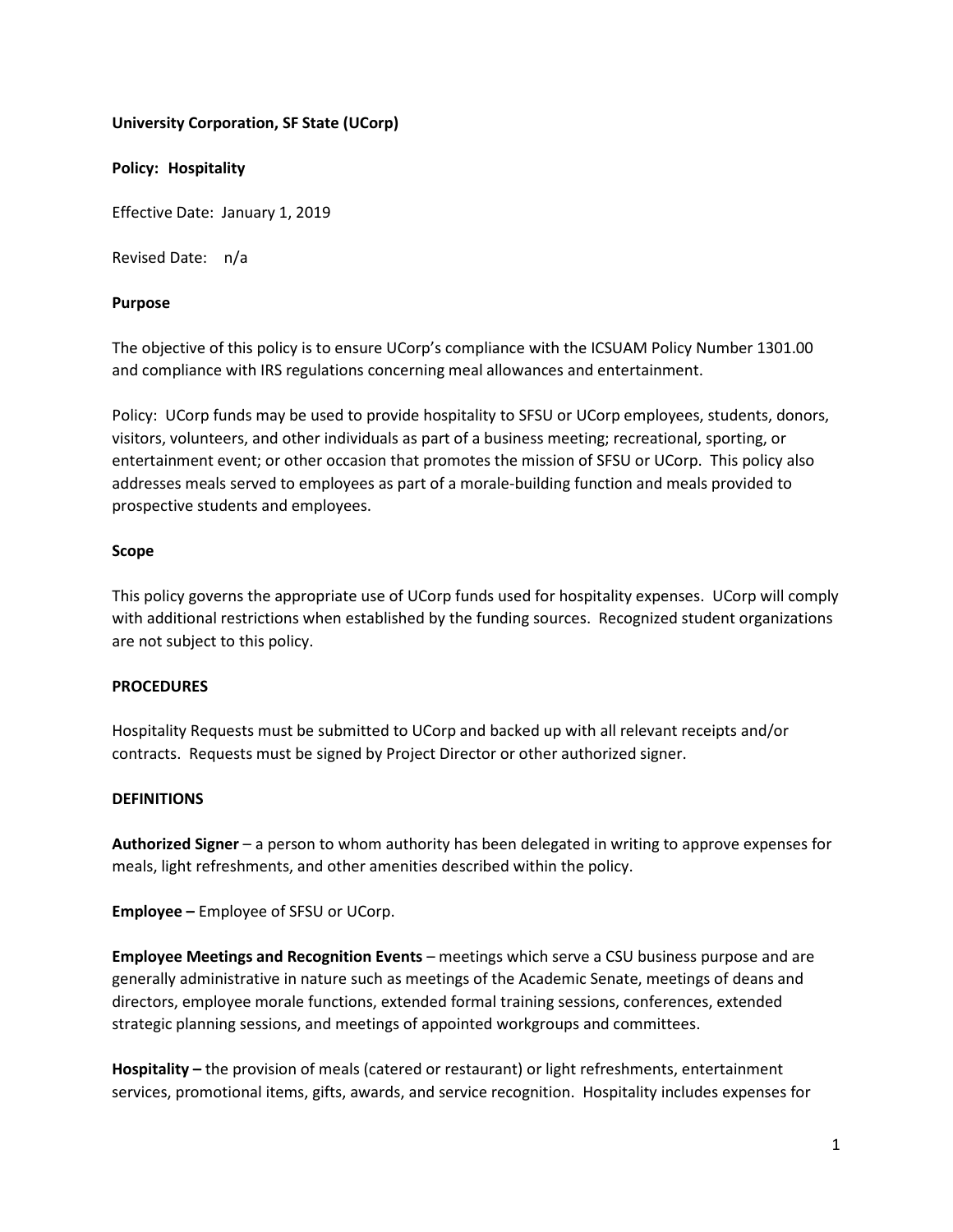activities that promote SFSU or UCorp to the public, usually with the expectation of benefits accruing directly or indirectly to the CSU.

- *Entertainment Services* reasonable expenditures as part of a public purpose event includes, but is not limited to, equipment and venue rental, décor, music, and performers.
- *Food & Beverage* the provision of meals (catered or restaurant) or light refreshments (beverages, hors d'oeuvres, pastries, cookies).
- *Gifts, Awards, and Prizes* something of value given or bestowed upon an individual, group, or entity in recognition of service to SFSU or UCorp or achievement benefitting SFSU or UCorp with the expectation of benefit accruing to SFSU or UCorp or for other occasions that serve a bona fide business purpose.
- *Promotional Items* Items that display the name, logo, or other icon identifying SFSU or UCorp such as a keychain, coffee mug, calendar, or clothing.

**Memberships in Social Organizations –** clubs, athletic clubs, civic organizations, and other membership organizations that provide a venue for hosting hospitality events or a means for promoting goodwill. Memberships in business leagues, chambers of commerce, trade associations, and professional organizations are considered a regular business expense and are not governed by this policy.

**Official Host** – a UCorp governing board member, an SFSU or UCorp employee who hosts guests at a meeting, conference, reception, activity, or event for the active conduct of SFSU or UCorp business.

**Official Guest –** a person invited by an official host to attend an SFSU or UCorp meeting, conference, reception, activity, or event. Examples of official guests include employees visiting from another work location, students, donors, recruitment candidates, volunteers, community members, or media representatives.

**Public Purpose** – or business purpose includes expenses that serve a purpose consistent with the mission and fiduciary responsibilities of SFSU or UCorp.

**Work Location –** the place where the major portion of an employee's working time is spent or the place to which the employee returns during working hours upon completion of special assignments. The employee's department determines what constitutes and individual employee's work location for the purpose of these procedures.

# **ALLOWABLE EXPENDITURES**

Hospitality expenses must be directly related to, or associated with, the active conduct of official SFSU or UCorp business. When an employee acts as an official host, the occasion must, in the best judgment of the authorized signer, serve a clear SFSU or UCorp business purpose, with no personal benefit derived by the official host or other employees. In addition, the expenditure of funds for hospitality should be cost effective and in accordance with the best use of UCorp funds.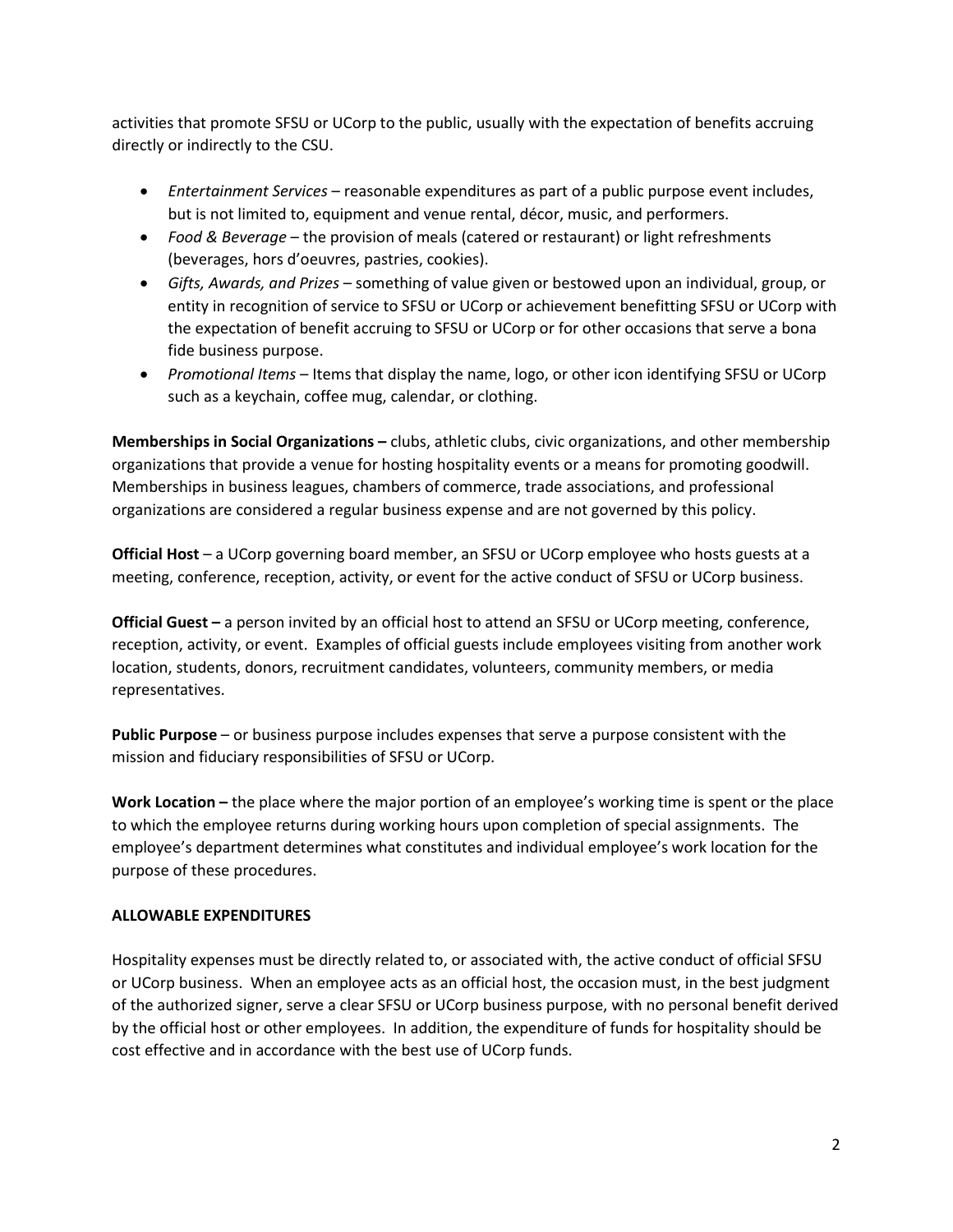Employee hospitality must conform to IRS regulations. Any award that is received by an employee is taxable income and must be reported to the IRS as appropriate.

When determining whether a hospitality expense is appropriate, the authorized signer must evaluate the importance of the event in terms of the costs that will be incurred, the benefits to be derived from such an expense, the availability of funds, and any alternatives that would be equally effective in accomplishing the desired objectives.

Following are examples of occasions when the provision of hospitality is permitted under this policy:

- SFSU or UCorp hosts or sponsors business meetings that directly correlate with the operations of SFSU or UCorp;
- SFSU or UCorp hosts official guests with an interest in SFSU or UCorp;
- SFSU or UCorp is the host or sponsor of a meeting of a learned society or professional organization;
- SFSU or UCorp hosts receptions held in connection with conferences, meetings of a learned society or professional organization, meeting of student organizations and groups, student events such as commencement exercises, and events or meetings of other SFSU or UCorp groups such as the Alumni Association;
- SFSU or UCorp hosts or participates in community relations or fundraising events to promote the university, enhance partnerships, recognize distinguished service, or cultivate donors;
- SFSU or UCorp hosts receptions for the benefit of employee morale, employee recognition, and official presentation for length of service or exceptional contributions of service awards, with at least 5 year of service.

**Employee Meeting and Recognition Events** – Hospitality provided to employees may be permitted when it serves an SFSU or UCorp business purpose. Meals or light refreshments provided to employees may be permitted if the expenses occur infrequently, are reasonable and appropriate to the business purpose. Meals or light refreshments provided to employees on a frequent or routine basis are considered taxable income by the IRS and are not permitted under this policy. When a meeting takes place over an extended period and the agenda includes a working meal, there may be justification that the meal is integral to the business function.

The maximum allowance for meals, including food, beverages, sales tax, delivery, and service fees (tips) are:

| <b>Breakfast</b>   | \$25.00 |
|--------------------|---------|
| Lunch              | \$35.00 |
| Dinner             | \$75.00 |
| Light Refreshments | \$35.00 |

**Spouses and Domestic Partners** – Hospitality provided to the spouse, domestic partner, or significant other of an employee may be permitted when it serves an SFSU or UCorp business purpose, such as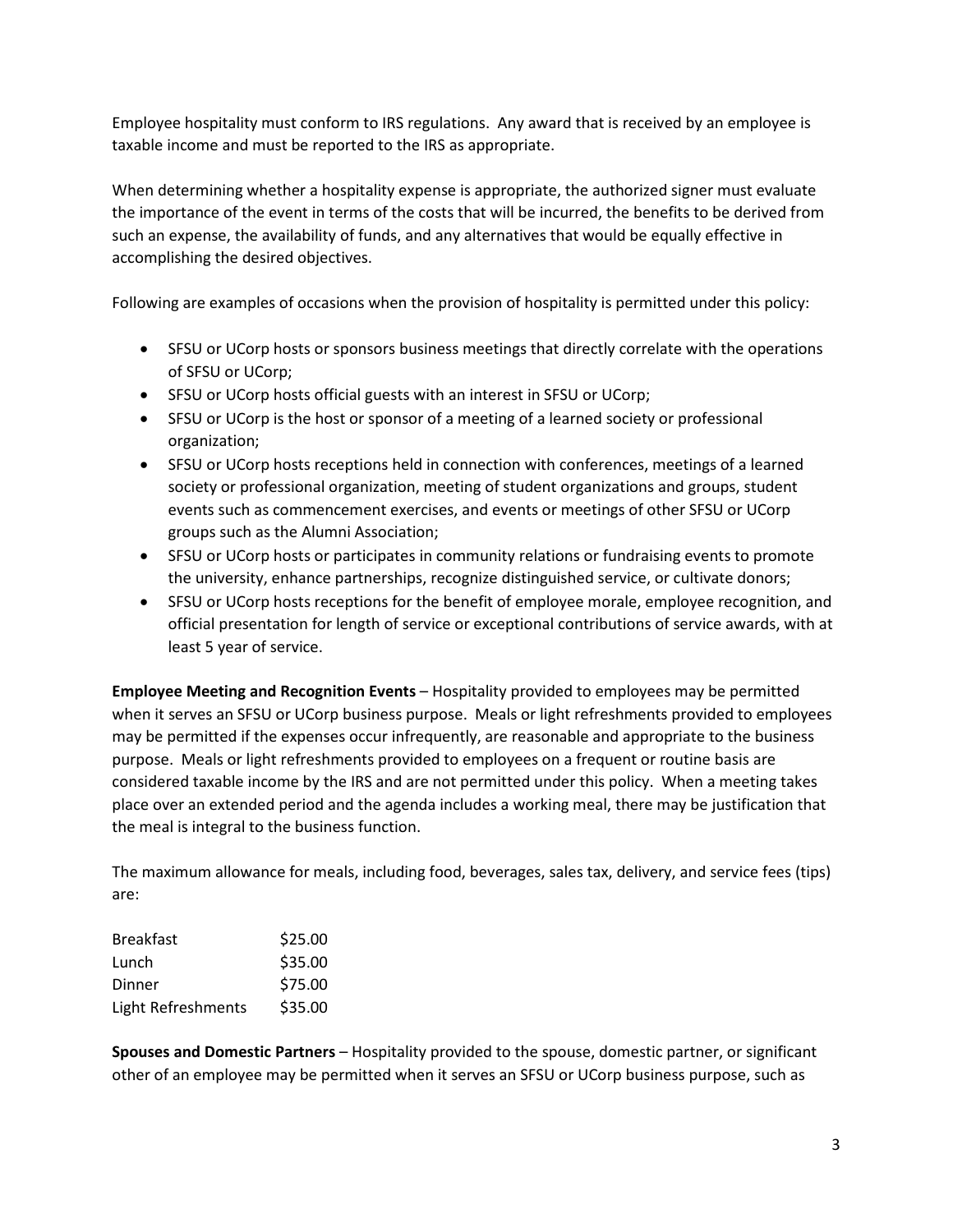ceremonial functions, fundraising events, alumni gatherings, athletic games, and community events. An agenda, invitation, or similar documentation should be included with the hospitality payment request.

**Students and Prospective Students –** Hospitality provided to students or prospective students may be permitted when it serves an SFSU or UCorp business purpose. To justify the expenditures of UCorp funds, one must determine that the expenditure will benefit the education of students. Permissible activities may include recruitment efforts, student activities, student programs, student organization events, student recognition events and commencements. Students may be hosted to attend fundraising and other community relations events that enhance their learning experience, in recognition of their student achievement, to engage with alumni and donors, or as representatives of elected student leadership. Hospitality provided to student athletes and recruits must be in accordance with the rules, regulations, guidelines, standards and procedures of the intercollegiate athletic association's national governing board.

#### **UNALLOWED EXPENDITURES**

**Personal Benefit** – Hospitality expenses that are of a personal nature and not related to the active conduct of official SFSU or UCorp business will not be paid or reimbursed. Examples include, but are not limited to, sympathy & get-well flowers, employee birthdays, weddings, anniversaries, and baby showers.

**Discrimination –** Hospitality expenses will not be paid or reimbursed for membership in social organizations, activities, or entertainment services that discriminate based on age, disability, gender, gender identity, gender expression, genetic information, marital status, medical condition, nationality, race or ethnicity, religion, sexual orientation, sex stereotype, veteran or military status, as stated in EO1096.

# **FUNDING SOURCES**

**Campus Program Funds** - Hospitality expenses may be charged to campus program funds provided the expenses serve a bona fide business purpose, to the extent the expenses are not restricted by other applicable laws, regulations, or funding source agreements.

**Sponsored Program Funds –** Grants from State and Local governments and private foundations may be used for hospitality expenses if they are authorized in the agreement. In the event of a conflict between agency policy and UCorp policy, the stricter of the two policies shall apply. Private foundation grants for general programmatic use may be used to fund hospitality expenses.

# **PROCESS**

Hospitality requests will be reviewed by UCorp staff for appropriateness and funding availability, and will be paid when both are confirmed by the Associate Director of Program Services. If the documentation provided is insufficient, or adequate funding is not available, UCorp staff will contact the